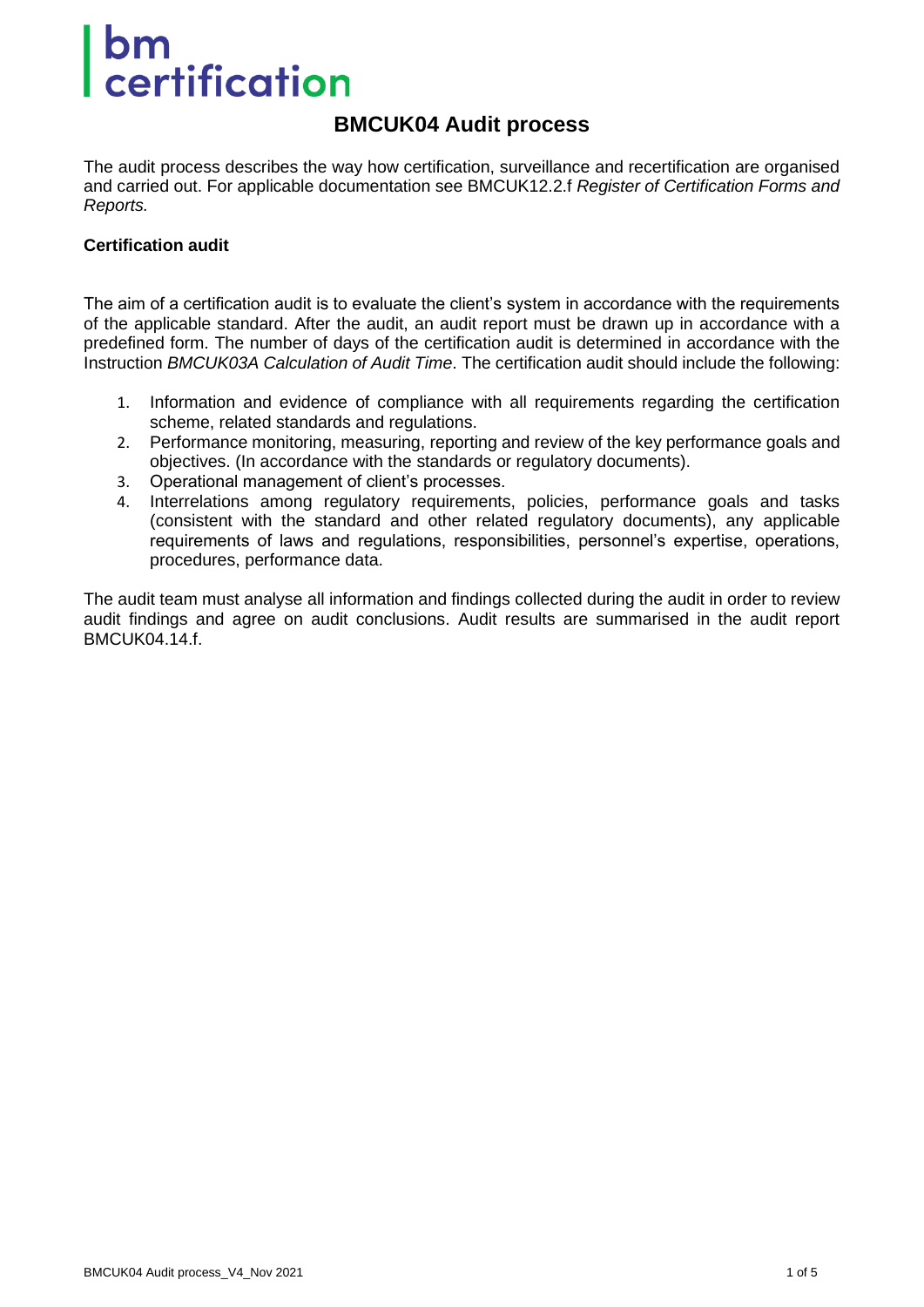# **bm**<br>certification

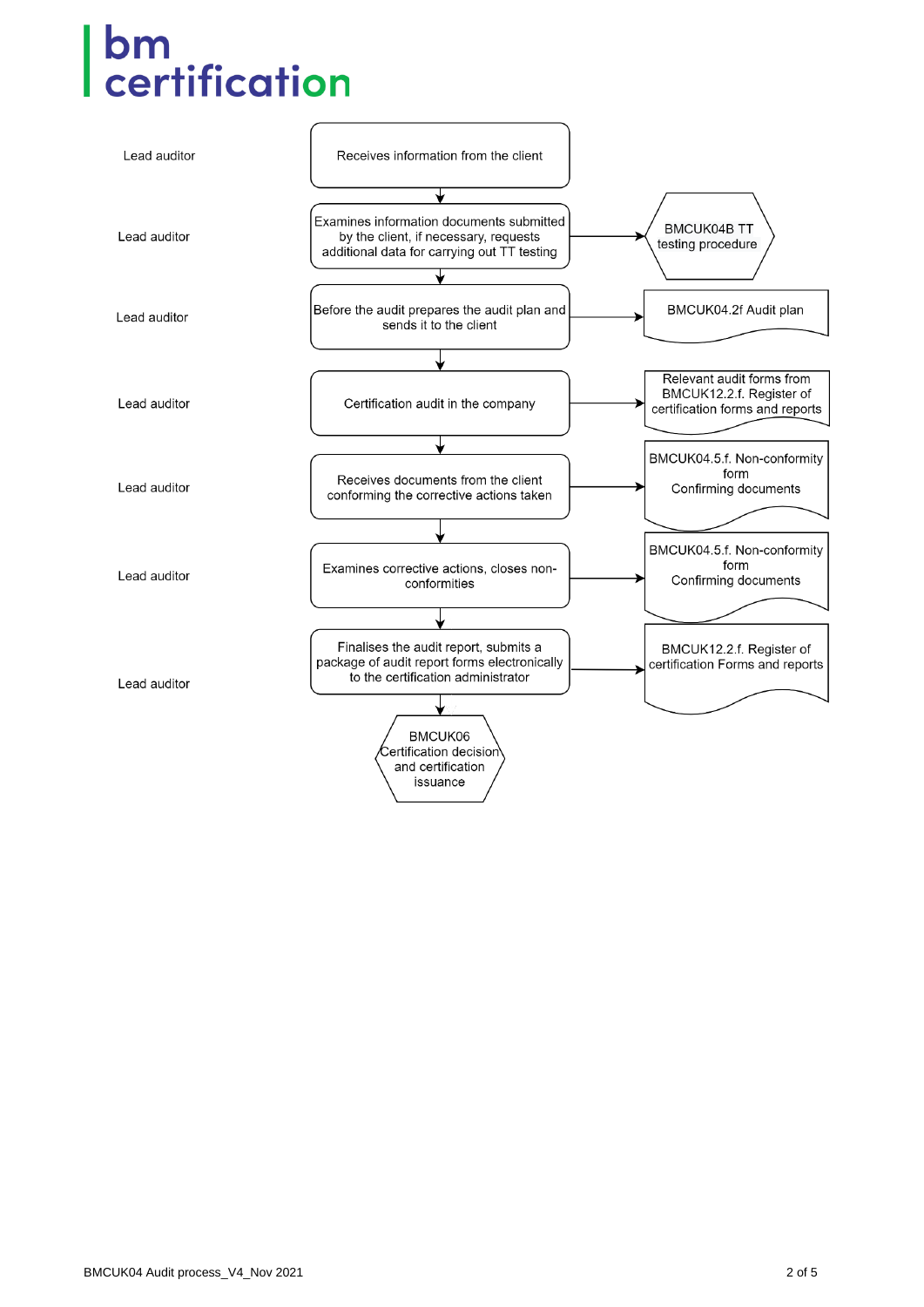## certification

#### **Surveillance audit**

.

During the validity period of the certificate, the purpose of a surveillance audit is to make sure, at least once a year, on site in the company that the certificate holder complies with the requirements of the binding standard(s). First surveillance audit must take place within 10 months from the date of certificate. Next surveillance audit must take place within 12 months from the date of first surveillance audit.

During surveillance certification audits:

- 1. A review of the work done in regard to the non-conformities identified during the previous audit.
- 2. Efficiency of the management system in achieving the goals of a certified client.
- 3. Maintenance of operational management.
- 4. A review of changes.
- 5. Continued improvement of planned activities.

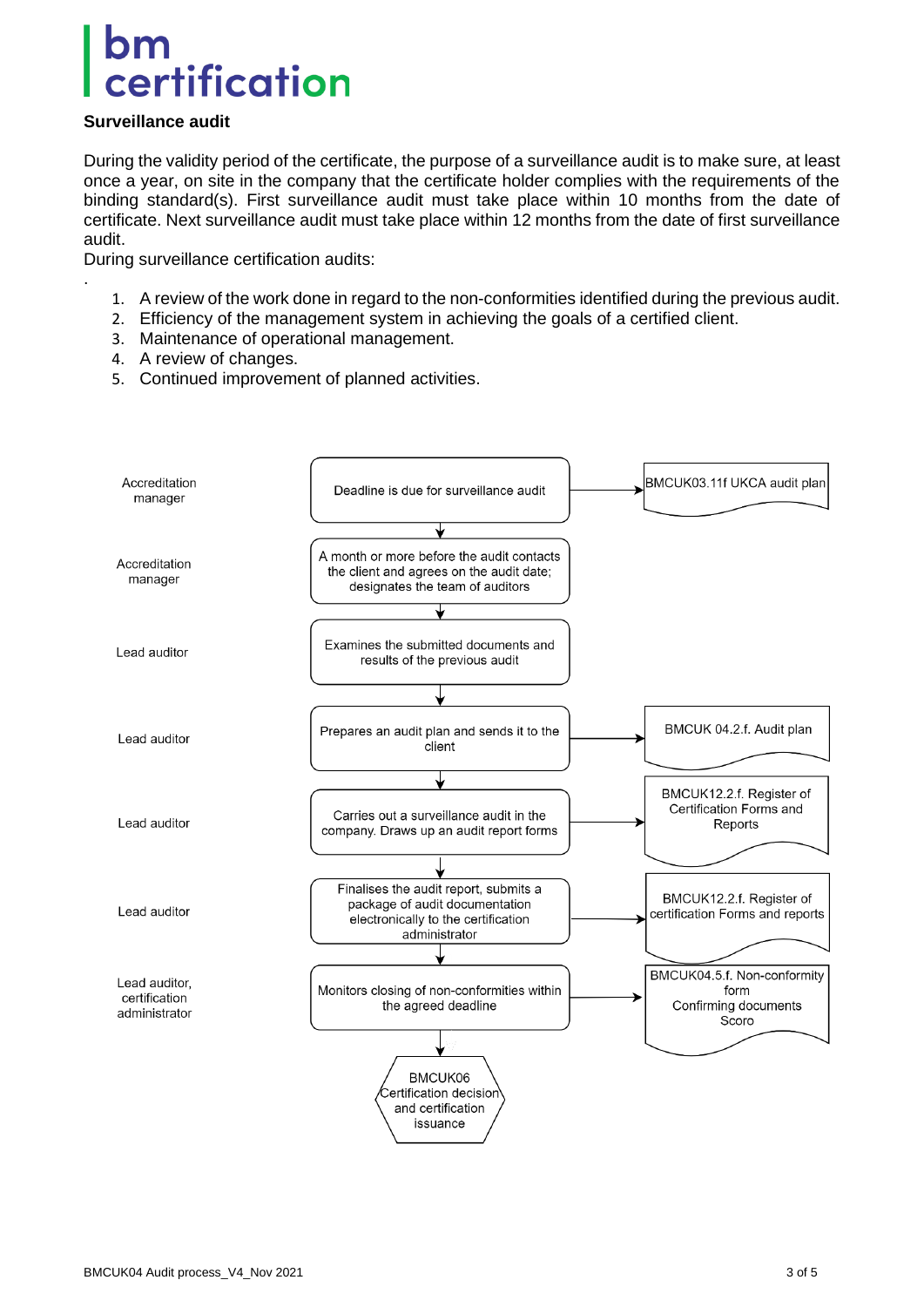### bm certification

#### **Recertification audit**

The purpose of a recertification audit is to confirm the continued compliance of the management system with the standard. The amount of certification is determined in accordance with the Instruction *BMCUK03A Calculation of Audit Time*.

- 1. During a recertification audit, the performance of the management system during the certification period should be taken into account and the reports of the previous surveillance audits should be reviewed.
- 2. The recertification audit must be carried out at least 2 months before the expiry of the certificate, but not later than 1 month before the expiration date of the certificate.
- 3. The principles of a certification audit are used in recertification.

If instances of non-compliance or insufficient evidence of conformity are identified during the recertification audit, the certification body must set a deadline for implementation of corrections and corrective actions before the expiry of the validity period of the certificate.